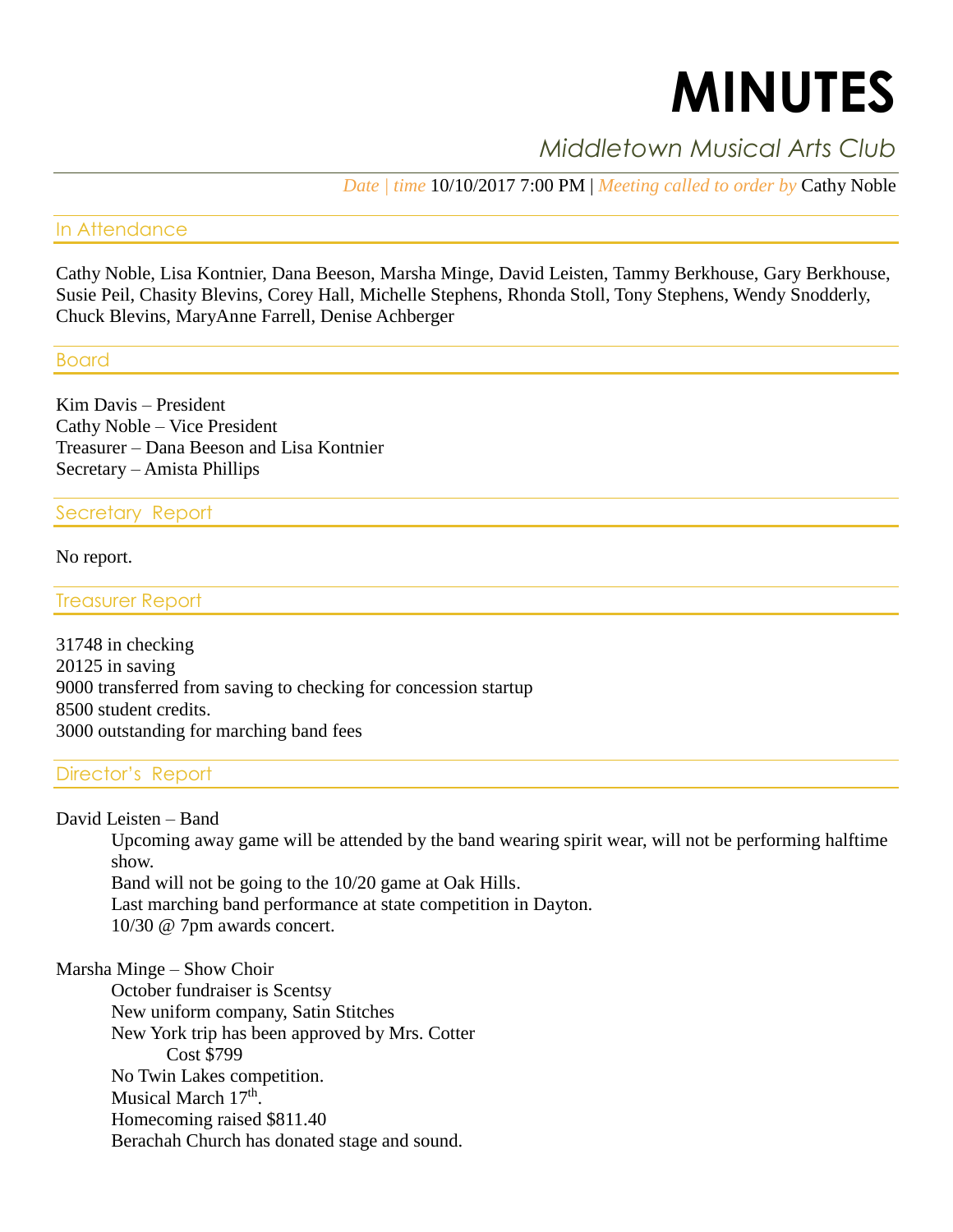#### Corey Hall – Orchestra

Scentsy fundraiser has begun, money due the  $23<sup>rd</sup>$ ,

### Stephanie Miller – Guard No report

## Committee Reports

#### Committee reports

Maintenance & Transportation – Chuck Blevins & Gary Berkhouse No report.

Uniforms & Costumes – Tammy Berkhouse Uniforms have been washed. New gloves may need to be ordered. Uniforms need to be stored, students can help. Uniform raincoats will be stored at Barnitz.

Hospitality & Celebrations – Tammy Berkhouse Senior Night 10/20 Flowers and cupcakes will be provided Trunk or Treat 10/26 at 5:30 in band parking lot

Concessions – Chasity Blevins and Cathy Noble Future concession dates 11/28 @ 6pm Barnitz 12/05 @ 6pm.

Website & Publicity – Kindra Davis No report.

Ways & Means – Cathy Noble Dabble Art raised \$340.

Policy & Regulations – No update

#### Old Business

#### No old business.

#### New Business

Plaque for Kohls. 20 x 12 band picture.

#### Next Meeting

11/14/2017 | 7pm